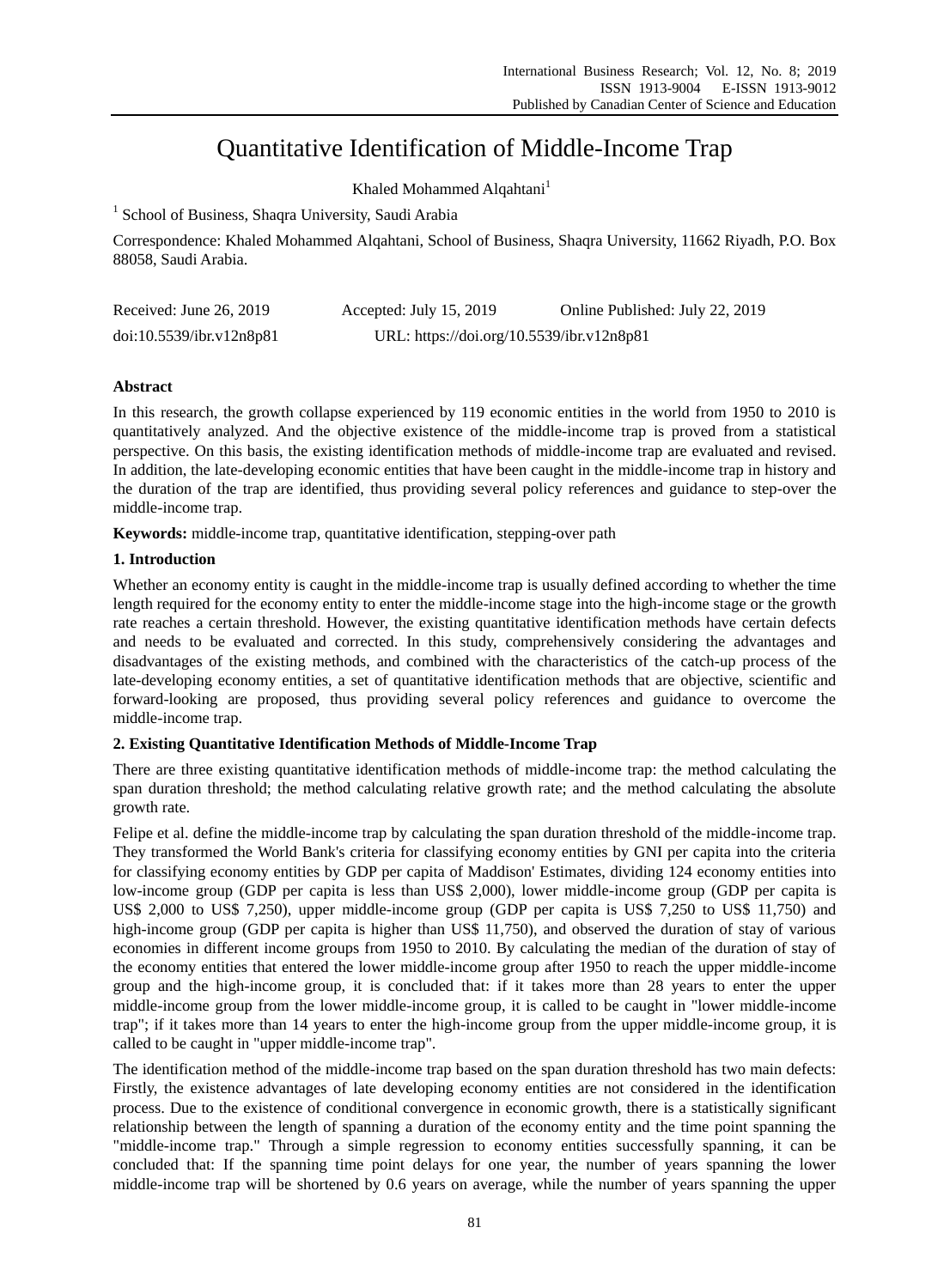middle-income trap will be shortened by 0.24 years on average. If the 14-year threshold standard is followed, it can be found that most developed economy entities in Europe and the United States have ever been caught in the upper middle-income trap, while neither Japan nor the Four Asian Tigers have ever been caught in this trap. Secondly, the identification standard of a median number of years is too subjective, and the identification results are extremely dependent on the sampled economy entities. For example, Han Wenlong et al. adopted the same calculation method. After removing a small number of samples, the threshold number of years of economy entities successfully spanning the lower middle-income trap and upper middle-income trap are changed to 25 years and 15 years, respectively. Judging by this new threshold, the number of economy entities that were caught in the upper middle-income trap in 2010 decreased by 60% compared with that judged by the original threshold, which is obviously unreasonable.

Realized the defects of the method of span duration threshold, Aiyar et al. proposed an identification method for calculating the slowdown of the real economic growth rate of the economy entity relative to the theoretically expected growth rate from the conditional convergence framework of the growth theory, and with Penn World Table Version 7.1. They used the average growth rate of GDP per capita of 138 economy entities every five years from 1955 to 2009 for the regression of the lag one-period terms, material and human capital of GDP per capita. When the difference between the actual growth rate of GDP per capita and the expected growth rate estimated by the regression model in the previous five years deviates from 20% of that in the next five years, it is judged that the economy entity experienced a sustained slowdown and was caught in the middle-income trap in this decade.

This method calculating the relative retardation has solved partial defects existed in the method of span duration threshold, but two more serious new problems are caused: Firstly, it is too strict to use the balanced growth rate lower than the economy entity itself as the identification standard, which will cause that many economies with high growth rate but large fluctuations are included in the trap. Secondly, the basic unit of measurement with ten years as a trap interval is too wide, which will include many years that were not in the trap in the trap. For example, using the same calculation method, Lin Zhifan found that China during 20 years from 1981 to 2000 unexpectedly is in the middle-income trap. This is not only contrary to the objective facts, but also very different from the results obtained by other identification methods. According to the identification method of Felipe et al., it took only 17 years for China to span the lower middle-income trap. Not only this span is significantly lower than the trap threshold of 28 years, but also China used the shortest time in all economy entities spanning this trap after 1950, which is exemplary.

Compared with the first two identification methods, the identification results of the method of Eichengreen et al. by calculating the slowdown of absolute growth rate do not depend on the short-term fluctuations of the identified economy entities and do not change with the change of the scope of the sampled economy entities. Based on the identification method of growth speedup put forward by Hausmann et al., the Growth Collapses standard for the economy entities to be caught in the middle-income trap was given: Firstly, the average growth rate of this economy entity in the seven years before the slowdown was greater than or equal to 3.5%; Secondly, the average growth rate in the seven years after the slowdown is more than 2% lower than that in the seven years before the slowdown; Thirdly, according to the Penn World Table, GDP per capita of this economy entity is more than US\$ 10,000.

The main problem of this identification method is that the standard of 3.5% and 2% is relatively subjective, and the identification results will change according to different data sources. For example, Zou Wei and Nan Yu identified that China had 6 slowdown points from 1960 to 2012 after changing the data source to WDI database, which is very different from the result of using Madison database to identify that China had no slowdown points during this period. Besides, the identification objects of this identification method also have a deviation. According to the estimate of Aiyar et al., based on World Table Version 7.1, the middle-income level is between US\$ 2,000 and US\$ 15,000, and the standard of GDP per capita greater than US\$ 10,000 excludes most lower middle-income economy entities and includes all high-income economy entities. Therefore, the traps identified by this method are actually a mixture of upper middle-income trap and high-income trap and cannot be called the real middle-income trap.

To sum up, in this research, when the quantitative identification standard of middle-income trap is formulated, a set of quantitative identification methods that are objective, scientific and forward-looking must be proposed in consideration of the advantages and disadvantages of the span duration threshold method, the relative growth rate slowdown method and the absolute growth rate slowdown method, and combined with the characteristics of the catch-up process of the late-developing economy entities.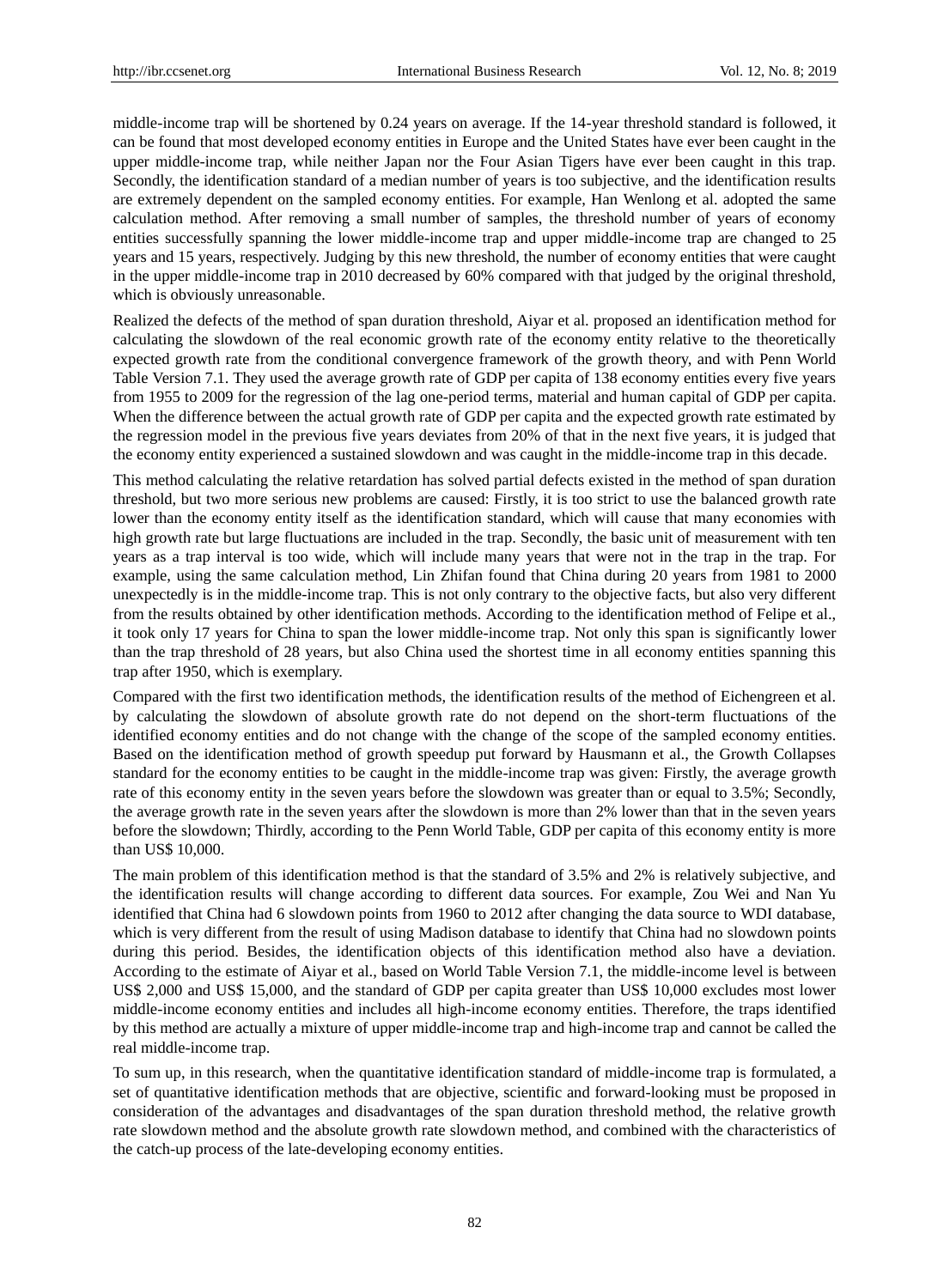#### **3. Revised Quantitative Identification Methods of Middle-Income Trap**

In order to identify the middle-income trap, in this research, the first two slowdown standards of growth collapse put forward by Eichengreen et al. are followed. However, the research results of Felipe et al. are referred in grouping standard of various economy entities. Specifically, 119 economy entities from 1950 to 2010 are analyzed with the latest 2013 edition of Maddison Project Database. The years, in which the average growth rate of each economy entity in the seven years before the slowdown is greater than or equal to 3.5%, but that in the seven years after the slowdown is lower than that in the seven years before the slowdown by more than 2%, are marked. Then the marked years are divided into low-income group, lower middle-income group, upper middle-income group and high-income group according to the GDP per capita of the economy entity in that year. In this research, the probability of being caught in the trap is calculated according to the proportion of the number of years in which the trap appears in each stage to the total number of years in which the trap appears, from which Figure 1 can be gained. As can be seen from Figure 1, the sum of the probability of the lower middle-income trap and the upper middle-income trap is 51.73%, which is greater than the probability of the low income trap and much greater than that of the high income trap. This shows that the middle-income trap does exist, and lower middle-income economy entities are more likely to be caught in the trap than middle-income economy entities.



Income group

Figure 1. Probability that the economy entities in each income group are caught in "Growth Collapses"

Next, Smell Test is used to test and calibrate the identification results to observe whether it not only can perfectly identify the empirical facts that some Latin American economy entities in the 1970s and 1980s and some Asian economy entities in 1990s were caught in the middle-income trap, but also will not misjudge other economy entities that successfully spanned the middle-income trap.

By comparing empirical facts, it is found that according to the calculation standard of Eichengreen et al., although all the internationally recognized economy entities caught in the middle-income trap are included, many economy entities that successfully spanned the middle-income trap are also included. For example, Singapore and South Korea had both been caught in the lower middle-income trap for six years and the upper middle-income trap for two years. In other words, the standard proposed by Eichengreen et al. has the problem of excessive identification.

Rethinking the above standard of Growth Collapses, does a relatively large economic slowdown in an economy entity mean that it is caught in middle-income trap? In fact, when faced with the reciprocal effects of domestic and international unfavorable factors, although the economy entity may experience a temporary decline of economic growth and meet the first two standards of Growth Collapses proposed by Eichengreen, et al., as long as its economic structure and quality are continuously improving, it is possible to successfully span the middle-income trap. For the late-developing economy entities, there are three kinds of growth slowdown in the process of catch-up: it is caused by the conversion in the growth stage, at this time, the late-developing advantage still exist but the change of their structure composing affects the potential growth; it is caused by the completion of release of late-developing advantage after the catch-up process is completed; the economy entities are caught in the middle-income trap. For example, China's current economic slowdown, in addition to being affected by the international economy, is more manifested in the above-mentioned first structural slowdown.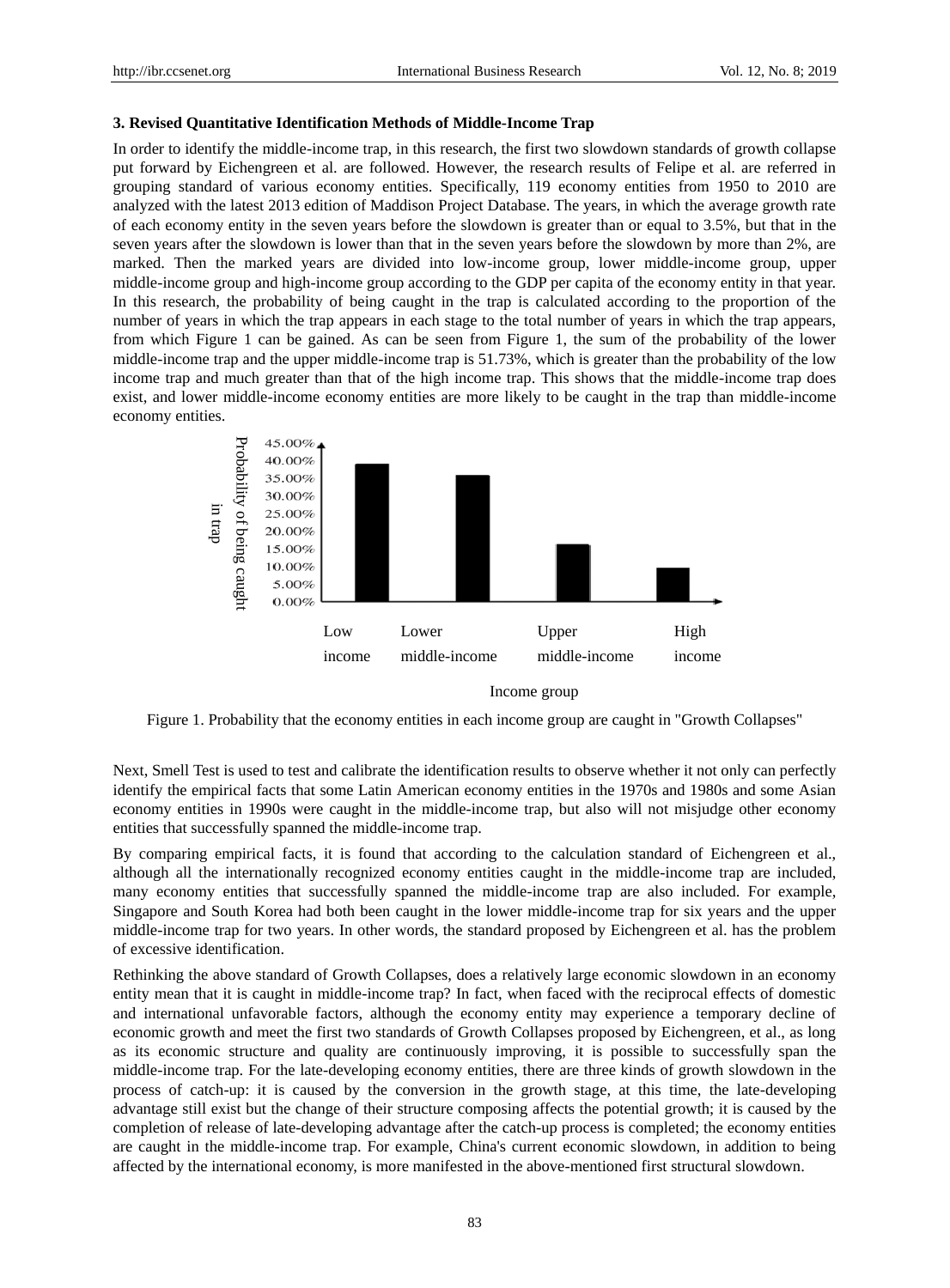In a reasonable identification standard, not only attention should be paid to the Growth Collapses of an economy entity in a particular period, but also judgment should be made based on its overall development history. In this sense, the standard of Eichengreen et al. only identified the short-term Growth Collapses of the economy entity, but ignored its long-term growth performance; while the standard of Felipe et al only identify the long-term growth performance of the economy entity, but fail to identify which specific periods existing "Growth Collapses" allow the trap to eventually emerge. Therefore, these two standards can be combined to judge on the basis of correcting the defects of the aforementioned standards.

Firstly, the sample range needs to be corrected. The purpose of this research is to provide reference for the late-developing economy entities to span the middle-income trap. The span time and stepping-over path required for the old developed economy entities that took the lead to enter the high-income group and the resource-based economy entities depending on oil export are significantly different from those of the late-developing economy entities. However, the standard of Eichengreen et al. only excluded oil-exporting economy entities; while the standard of Felipe et al. only excluded some developed economy entities. For example, Felipe et al. counted sample economy entities that entered the upper middle and lower middle-income groups from 1950. The upper middle-income group includes Denmark (entered the upper middle-income group in 1953), Sweden (1954), Netherlands (1955), Germany (1960), France (1960), Norway (1961), Belgium (1961), Italy (1963), Austria (1964), Finland (1964) and Japan (1968), which are old developed economies. In the research of Felipe et al., they are mixed with the newly industrialized economies such as the Four Asian Tigers to calculate the span duration threshold, which is obviously unreasonable. Therefore, this research changes the sample starting time of the upper middle-income group to 1970, and stipulates that the time for entering the high-income group should be later than 1980, so as to eliminate the old developed economies and make the identification standard more meaningful for the late-developing economy entities.

Secondly, there are still some abnormal data in the samples, which will have a great leverage effect on the identification standard. For example, in the study of Felipe et al., in addition to Oman which relies on oil exports, Costa Rica (entered the lower middle-income group in 1952), Bulgaria (1953) and Turkey (1955) are also included in the lower middle-income group. The time that those three economic entities spent spanning the lower middle-income stage was 54 years, 53 years and 50 years respectively, which are nearly twice as long as the rest of the samples in the same group. This is because, as mentioned above, there is a statistically significant relationship between the length of time an economy spans the lower middle-income stage and the time point entering this group. Apart from these three economy entities, in the rest of the samples which was took the lead to enter the lower middle-income group, Taiwan, China was 12 years later than Turkey. Therefore, this research changes the sample starting time of the lower middle-income group to 1960 to exclude these three economy entities.

Thirdly, the identification standard of median of the number of years used by Felipe et al. is too subjective. Moreover, the original group included early-developing and late-developing economy entities that have fully different span mechanism and span time, so its identification results are very sensitive to the change of sample economy entities. Therefore, the average value of span duration is used in this research to calculate the threshold of the identification standard. The specific results are shown in Tables 1 and Table 2 below.

| Name of economy<br>entity | Region | Time entering the lower<br>middle-income group | Time entering the upper<br>middle-income group | Number of years<br>required for<br>promotion |
|---------------------------|--------|------------------------------------------------|------------------------------------------------|----------------------------------------------|
| China                     | Asia   | 1992                                           | 2009                                           | 17                                           |
| Taiwan                    | Asia   | 1967                                           | 1986                                           | 19                                           |
| South Korea               | Asia   | 1969                                           | 1988                                           | 19                                           |
| Malaysia                  | Asia   | 1969                                           | 1996                                           | 27                                           |
| Thailand                  | Asia   | 1976                                           | 2004                                           | 28                                           |
| Average value             |        |                                                |                                                | 22                                           |

Table 1. Economy Entities that Entered the Lower middle-income Group after 1960 and Successfully Promoted to the Upper middle-income Group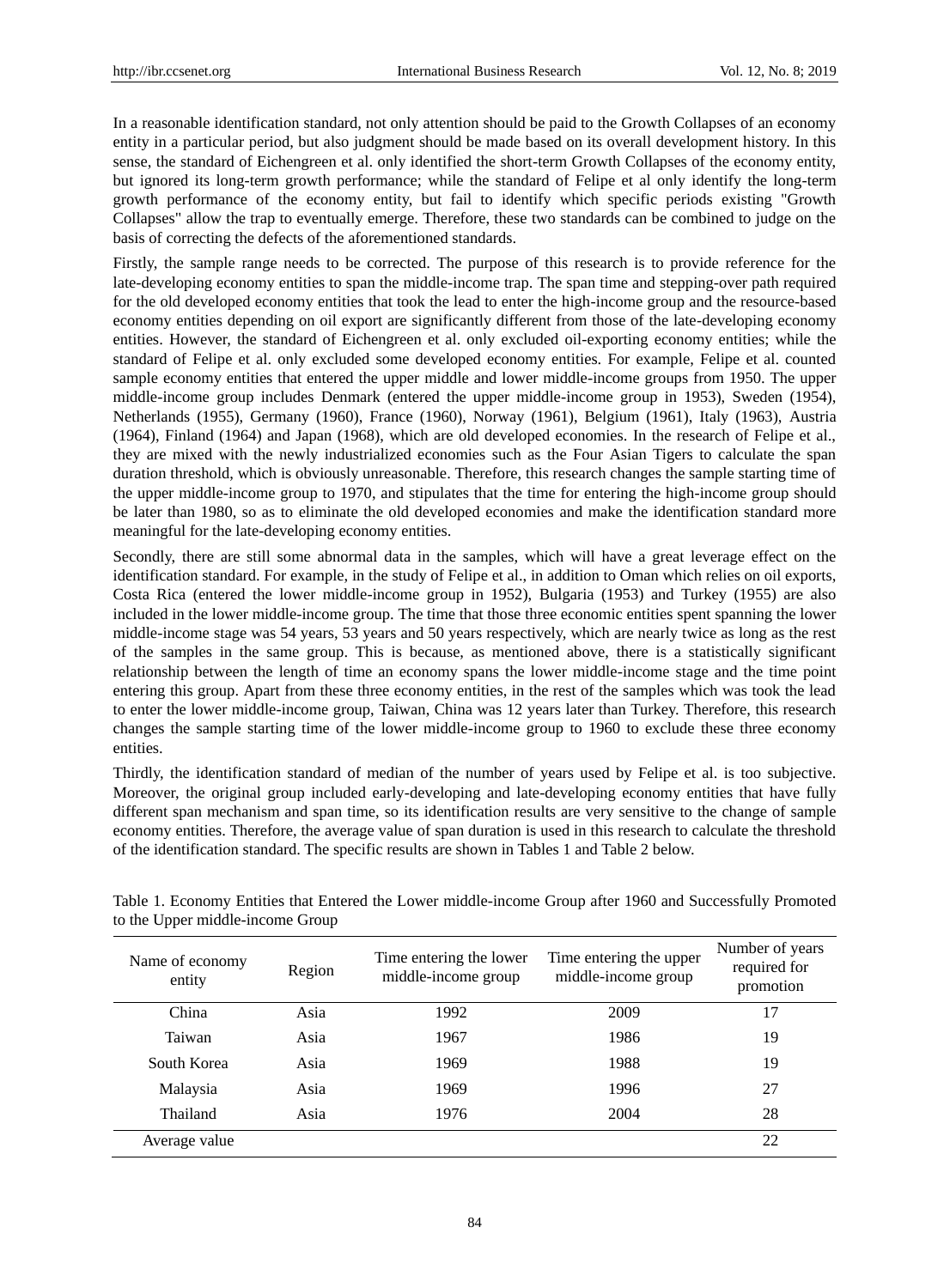| Name of economy entity | Region        | Time entering the<br>upper middle-income<br>group | Time to entering the<br>upper-income group | Number of years<br>required for<br>promotion |
|------------------------|---------------|---------------------------------------------------|--------------------------------------------|----------------------------------------------|
| Hong Kong              | Asia          | 1976                                              | 1983                                       | 7                                            |
| Taiwan                 | Asia          | 1986                                              | 1993                                       | 7                                            |
| South Korea            | Asia          | 1988                                              | 1995                                       | 7                                            |
| Singapore              | Asia          | 1978                                              | 1988                                       | 10                                           |
| Mauritius              | Africa        | 1991                                              | 2003                                       | 12                                           |
| Chile                  | Latin America | 1992                                              | 2005                                       | 13                                           |
| Ireland                | Europe        | 1975                                              | 1990                                       | 15                                           |
| Spain                  | Europe        | 1973                                              | 1990                                       | 17                                           |
| Portugal               | Europe        | 1978                                              | 1996                                       | 18                                           |
| Greece                 | Europe        | 1972                                              | 2000                                       | 28                                           |
| Argentina              | Latin America | 1970                                              | 2010                                       | 40                                           |
| Average value          |               |                                                   |                                            | 16                                           |

Table 2. Economy Entities that Entered the Upper middle-income Group after 1960 and Successfully Promoted to the Upper Income Group

To sum up, this research can set the identification standard for the economy entities caught in the middle-income trap and their caught time as follows: (1) According to the GDP per capita index in the Madison Project Database, the economy entity entered the high-income group after 1980 and does not belongs to resource-based economy entity that relies on oil exports; (2) GDP per capita of the economy entity was once in the lower middle-income group between US\$ 2,000 and US\$ 7,250, or in the upper middle-income group between US\$ 7,250 and US\$ 11,750; (3) For the economy entity that has advanced to the high income group, the economy entity spent more than 22 years entering the upper middle-income group from the lower middle-income group; or more than 16 years entering the high-income group from the upper middle-income group; (4) For the economy entity that has not advanced to the high income group, based on the expected duration that the entity will enters the high-income group in accordance with the growth rate of GDP per capita during the stay period in this group, judgement is made according to (3); (5) The average growth rate in seven years before the slowdown of the economy entity is more than or equal to 3.5%; (6) The average growth rate in seven years after the slowdown of the economy entity is lower than that in the seven years before the slowdown by more than 2%.

According to this identification standard, based on the previous calculation results, after excluding the old developed economy entities that entered the high-income group before 1980, the late-developing economy entities that the span duration exceeds the revised threshold can be found out. The specific results are shown in Table 3 and Table 4.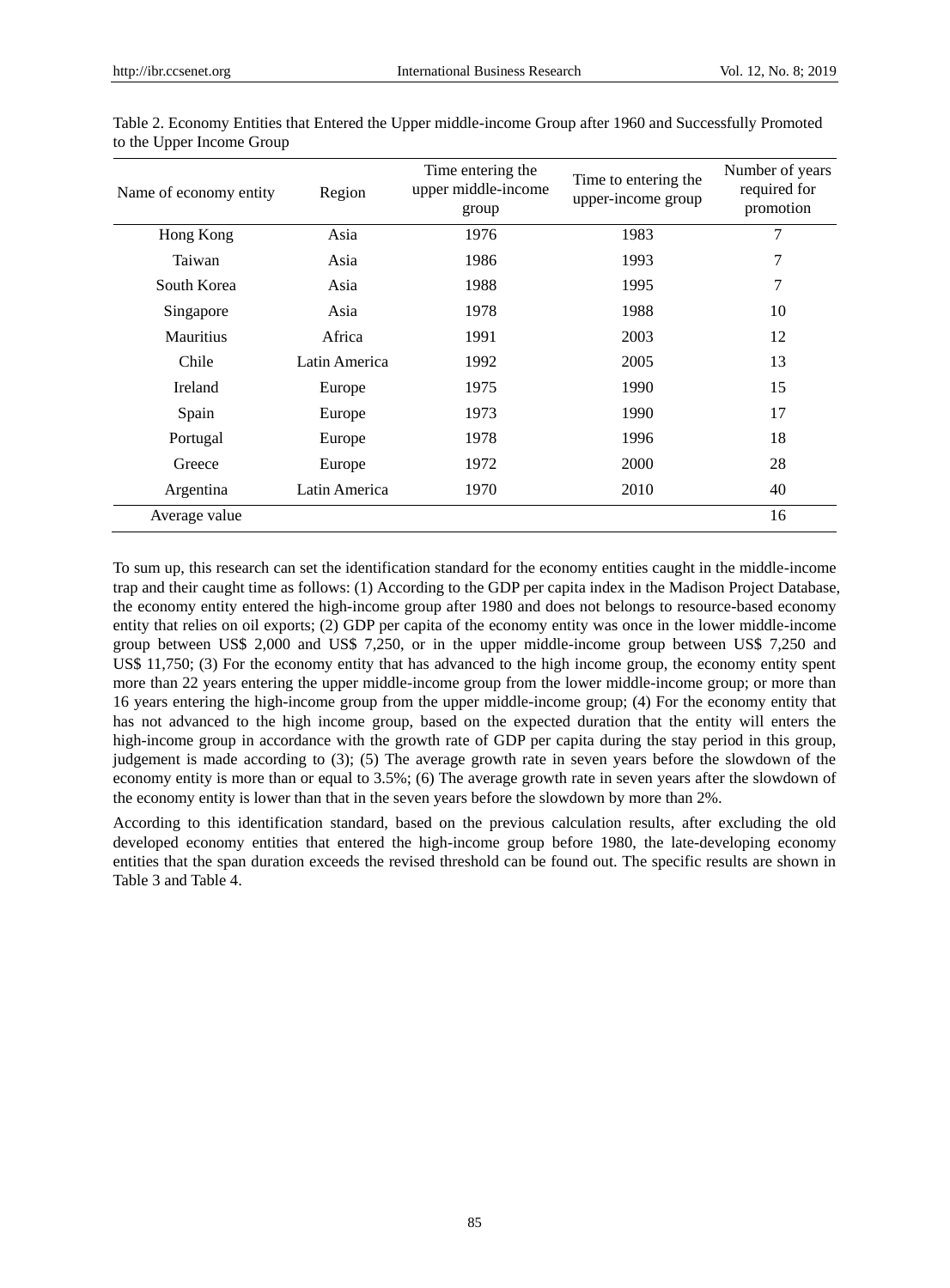| Name of economy entity | Region        | Years caught in lower<br>middle-income trap |  |
|------------------------|---------------|---------------------------------------------|--|
| Malaysia               | Asia          | 1979-1983, 1993-1995                        |  |
| Thailand               | Asia          | $1991 - 1997$                               |  |
| Indonesia              | Asia          | 1992-1997                                   |  |
| Jordan                 | Asia          | 1961-1962, 1964-1967,<br>1979-1986          |  |
| Yemen                  | Asia          | 1976-1982                                   |  |
| Brazil                 | Latin America | 1960-1962, 1974-1980                        |  |
| Peru                   | Latin America | 1965-1967                                   |  |
| Panama.                | Latin America | 1969-1973, 1982-1983                        |  |
| <b>Jamaica</b>         | Latin America | 1970-1971, 1973                             |  |
| Dominican              | Latin America | 1973-1978, 1998                             |  |
| Ecuador.               | Latin America | 1974-1979                                   |  |
| Guatemala              | Latin America | 1977-1978                                   |  |
| Honduras               | Latin America | 1978-1980                                   |  |
| Mexico                 | Latin America | 1979-1981                                   |  |
| Paraguay               | Latin America | 1979-1983                                   |  |
| Argentina              | Latin America | 1908-1910, 1924                             |  |
| Uruguay                | Latin America | $1980 - 1981$                               |  |
| Algeria                | Africa        | 1960, 1969, 1978-1982                       |  |
| Namibia                | Africa        | 1964-1968                                   |  |
| Swaziland              | Africa        | 1971-1976                                   |  |
| Tunisia                | Africa        | 1976-1978, 1980-1981                        |  |
| Egypt                  | Africa        | 1980-1986                                   |  |
| Congo                  | Africa        | 1981-1985                                   |  |
| Botswana               | Africa        | 1988-1993, 2003                             |  |
| Spain                  | Europe        | 1967                                        |  |
| Portugal               | Europe        | 1971-1975                                   |  |
| Greece                 | Europe        | 1970-1971                                   |  |
| Albania                | Europe        | 1972-1973                                   |  |
| Romania                | Europe        | 1975-1977                                   |  |

### Table 3. Economy Entities Caught in Lower middle-income Trap and Their Caught Years

Table 4. Economy Entities Caught in Upper middle-income Trap and Their Caught Years

| Name of economy entity | Region        | Years caught in upper middle-income trap |
|------------------------|---------------|------------------------------------------|
| Malaysia               | Asia          | 1996-1998                                |
| Argentina              | Latin America | 1970, 1974, 1996-1997                    |
| Uruguay                | Latin America | 1997-1998                                |
| Spain                  | Europe        | 1973-1979                                |
| Portugal               | Europe        | 1991-1992                                |
| Greece                 | Europe        | 1972-1978                                |

According to the identification results of ten newly industrialized economy entities identified by the Organization for Economic Cooperation and Development (OECD) in 1979: Four Asian Tigers all spanned lower middle-income trap and upper middle-income trap and became the high-income economy entities; Mexico and Brazil in Latin America failed to advance to the high-income economy entities and both of them had ever been caught in the lower middle-income trap; Greece, Portugal and Spain in Europe had become the high-income economy entities, but all had ever been caught in the lower middle-income trap and the upper middle-income trap; Yugoslavia is not considered because it had dismembered. Comparing Table 3 and Table 4, it can be found that there is a strong continuity between the upper middle-income trap and the lower middle-income trap and all the economy entities that had been caught in the upper middle-income trap also had been caught in the lower middle-income trap.

#### **4. Stepping-over Path of Middle-income Trap**

It can be seen from the results in Tables 1 to 4 that the economy entities that successfully spanned the middle-income trap include: Hong Kong, China, Taiwan, Korea, Singapore, Mauritius, Chile, and Ireland. From